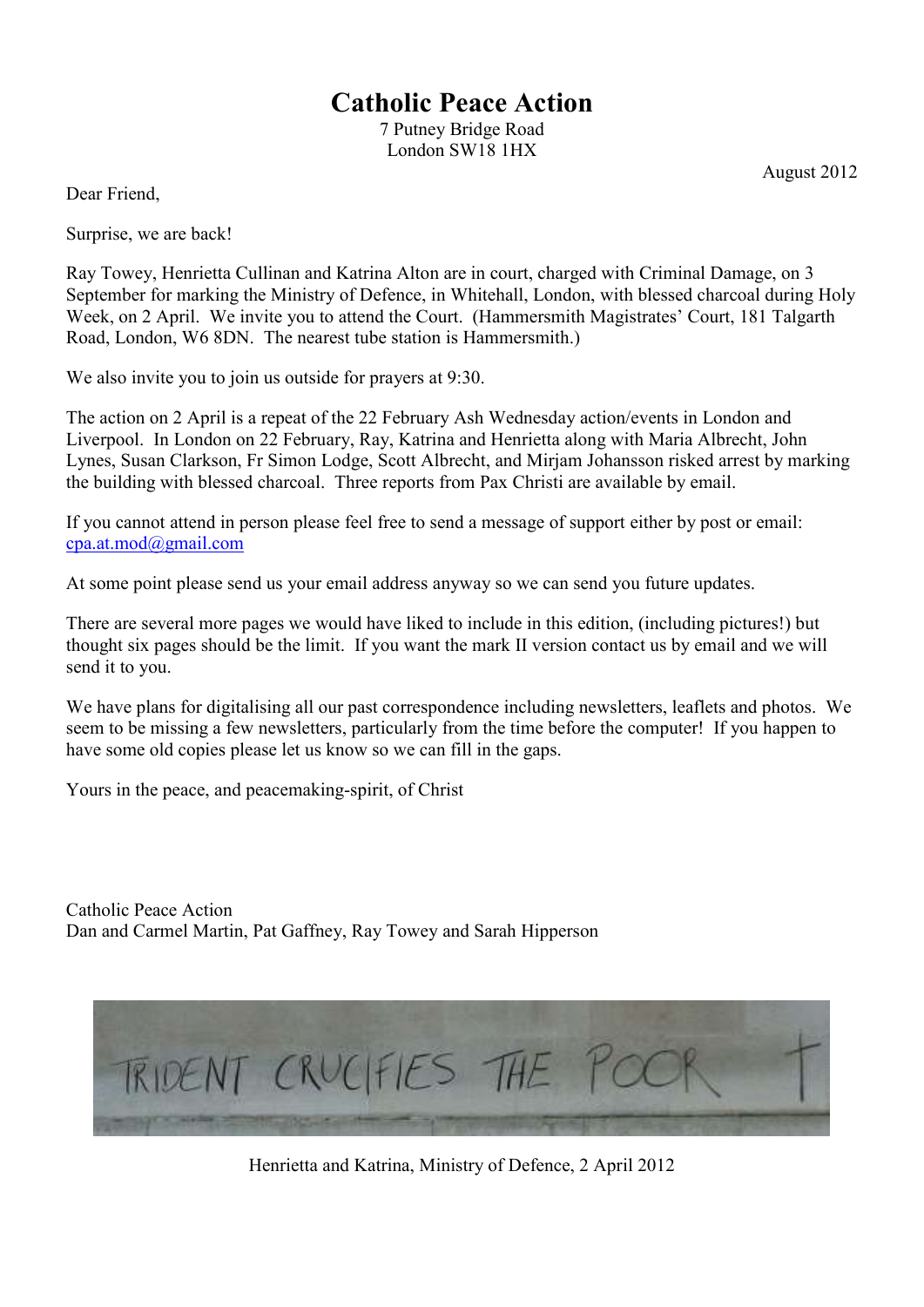## **Holy Week 2012 By Henrietta Cullinan**

Early on the Monday of Holy Week the three of us met in Embankment Gardens. We shared out sticks of charcoal, blessed them and set out various directions. Katrina and I arrived at the corner of the MOD, climbed over the fence and rushed over the lawn towards the wall. We started writing our message. 'Disarm Trident now.' I drew repeated crosses working left to right across bare stone blocks between the window bays. Very quickly we were arrested and taken to Charing Cross police station.

The words we wrote were repeated many times. Disarm Trident. Trident Crucifies the Poor. The police officer wrote them down in his notebook. A detective, summoned specially from Reading, took photographs. The text was quoted again in the court documents. At our trial date I hope the words will be repeated again. The police report recognized the crosses as 'crucifixes'.

But on the front of the documents it says part of the prosecution's case will be our 'bad character'.

I have found it hard to write anything at all about this action. The mixed feelings I have are not all positive

My reflection is intuitive rather than intellectual since many distinguished writers have spoken about nuclear disarmament. Whether I am religious or not, killing is wrong, planning to kill is wrong. Trident is the UK arming itself to commit genocide.

But we have a choice. The people inside the MOD have a choice to stop arming Trident. We three are a part of that society and a part of that choice.

My intuition was that this action would be successful in that we would be able to write on the wall and be arrested. I could send my message into the world by writing on a real wall, the wall of the MOD.

Experiential. The adrenaline gets us over the fence. A force stronger than me seemed to lift my arm to write. The grass was a brilliant green and spongy and damp to kneel on. When the policeman stopped me I thought, yes, carry on writing, just a few strokes more, but then I felt his arm on mine and I let my arm go limp.

I felt small and obedient as I was taken to the police station in a van. I felt small and insignificant. What are a few strokes of a stick of charcoal against the mighty monolith of the MOD. When I was finally released about six o'clock and had left my friends I felt afraid. A day in police custody made me see Dalston completely differently, made me question whether I was allowed to walk up the street freely.

However after Easter I had a very different experience. I quickly began to draw strength out of my experience. I felt loved and able to love. Everywhere I went people seemed to be smiling at me, even at work. Everywhere I went the people I met were full of life and full of love, extended family, the administrators and teachers at my workplace, the students, even the noisy ones, the children in the park where I sometimes sit to eat my lunch. As mother and a teacher and a friend……, the love and spirit and life in my friends' lives were shining for me. I thought, 'How can anyone ever contemplate destroying humankind, seeing this? How can anyone sitting in Hoxton Square one Easter ever countenance the idea of killing and destruction? Small kids particularly and the young.

This thought I will carry with me to the courtroom. This thought has given me the strength to write this.

During Holy Week we meditate on Jesus walk to Calvary, imprisonment. Being arrested and spending the time in custody was my prayer.

I am closely attached to the London Catholic Worker community where I have attended weekly bible study and clarification of thought, prayed at vigils and blockades. The LCW introduced me to the liturgy at the MOD on Ash Wednesday. This inspired me and my friends to continue the action in Holy Week. The LCW gave me strength and the understanding to continue to be involved in direct action.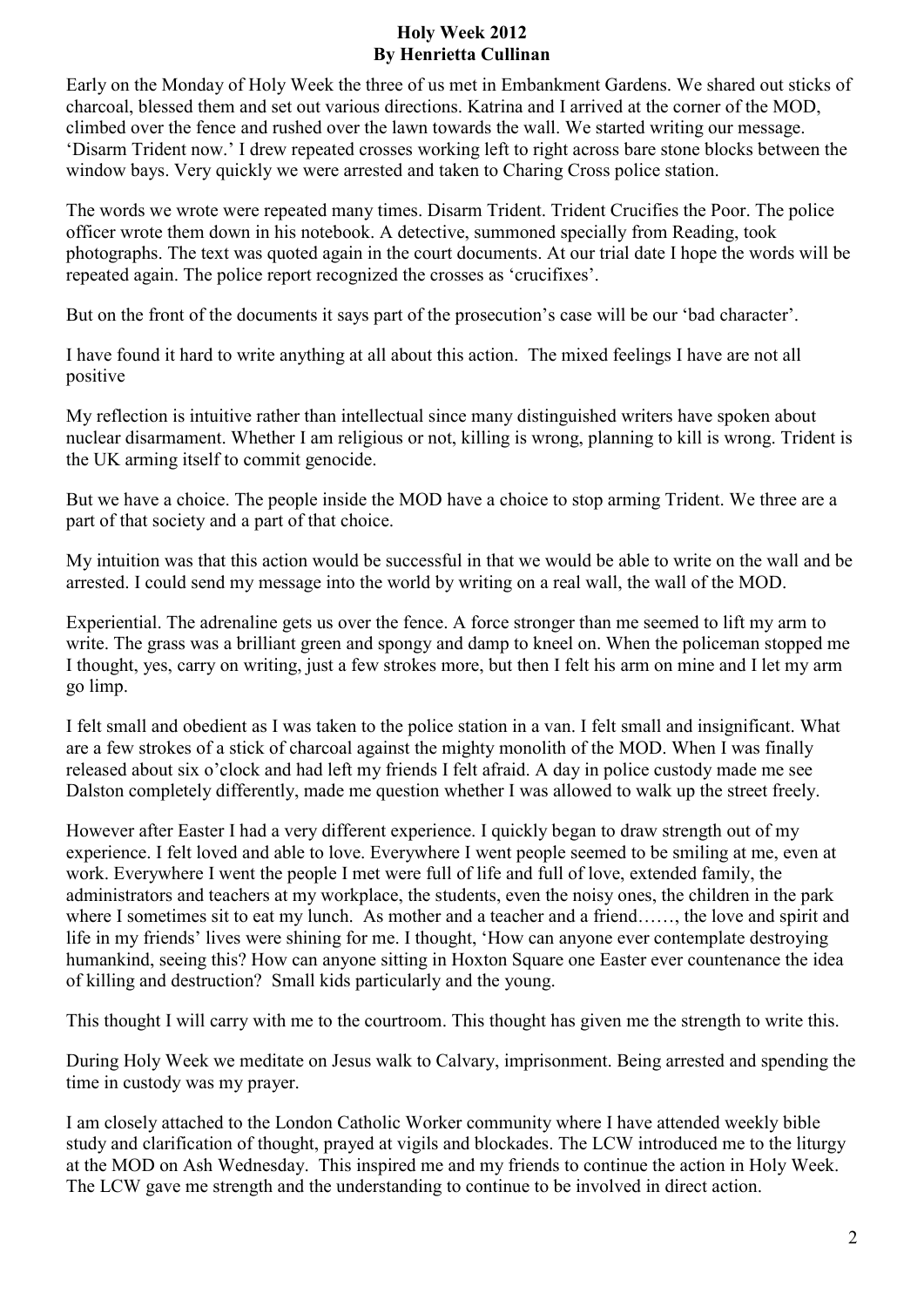I am lucky to live a few short miles from Whitehall. I can often meditate on the nature of the State, so can often visit. I have easy access to Whitehall and have often ridden my bike, walked, processed, prayed there. It gives me an insight into the place. In making our small marks, the widow's mite. This year was the thirtieth anniversary of the Ash Wednesday.

On Ash Wednesday we mark ourselves and each other with the sign of the cross in ash. During the action I was marking my fellows, the workers inside the building with the sign of the cross. The forehead of the MOD is a reflection of ourselves. We are reflected in each others faces when we mark each other with the sign of the cross. The MOD and nuclear weapons are a reflection of ourselves and our society -- a terrible indictment of our society.

## **Cleansing the Ministry of Defence Katrina Alton**

The Gospels tell us that 'Holy Week' begins with two symbolic events: Jesus' entry into Jerusalem followed swiftly by his cleansing of the Temple by overturning the money changers tables. So on Monday 2nd April 2012, the start of 'Holy Week', Henrietta, Ray and I went to 'Cleanse the Ministry of Defence' [MoD] in Whitehall in our own symbolically non-violent way. For inside this beautiful old building, billions of pounds are being spent each year on the preparations for war and the use of nuclear weapons: Trident. Here plans are made that will potentially destroy homes and tear families apart, cause injury and death, pollute and contaminate crops and water, and perpetuate our national addiction to violence and war. Using "blessed charcoal", just as we had on Ash Wednesday, we went to try and cleanse this place of its plans for war, to call for repentance, and a disarming of hearts as well as weapons. To turn its focus from "warfare to welfare", to begin the works of mercy that Jesus calls us to: feeding the hungry, housing the homeless, and caring for the sick.

Unlike the Temple in Jerusalem security at this place is tight, so walking in and overturning the tables isn't an option. But we wanted our message of peace, and the call to a disarming of our hearts and our nuclear weapons, to be heard by the very people who work at the MoD. Just as we did on Ash Wednesday, we used blessed charcoal to write on the walls of the MoD: proclaiming both the truth of what really happens inside this building and marking a call to repent and disarm.

Henrietta and I climbed over the fence at the front of the MoD and wrote: "Trident crucifies the poor", and "Disarm your hearts". While the MoD police then came to arrest us Ray had an opportunity to walk up the main steps of the MoD and write on the pillars. Then all three of us knelt to pray.

We were taken to Charing Cross police station, where I overheard the desk officer ask, "Can you really do criminal damage with charcoal?" We were held for 9 hours, and interviewed by MoD CID before being charged with 'criminal damage': so the answer from the MoD was "yes". A cleaning company were hired by the MoD to remove the words of truth we had marked on the wall. The MoD claim it is this 'cleansing' that causes damage to the listed building. There seems to be an overwhelming irony that we can be charged with 'criminal damage' for using blessed charcoal to proclaim words of truth, when the MoD itself is continuing to perpetuate the use of 'Trident' which if used would result in genocide and environmental catastrophe.

Was the reaction by the Empire to Jesus' over turning the tables just as ironic? I often wonder what the money changers and bankers said about Jesus after he disrupted their day's trade, branding them "robbers" and drawing attention to the collusion of the religious and political elite to exploit the poor and prop up the Empire. Did they return to the Temple the next day to set up for business as usual? Did they ask the Temple authorities for extra security? Ensure Jesus was given an ASBO to keep him out of the Temple? Or laugh at the thought that a symbolic non-violent action like this could have any long term impact on their powerful and long established tradition? Well, we know the answer: they arrested him on trumpeted up charges and found him 'guilty': the sentence for this was the death penalty by way of crucifixion.

Yet violence, no matter how brutal, cannot silence Love, and never has the last word: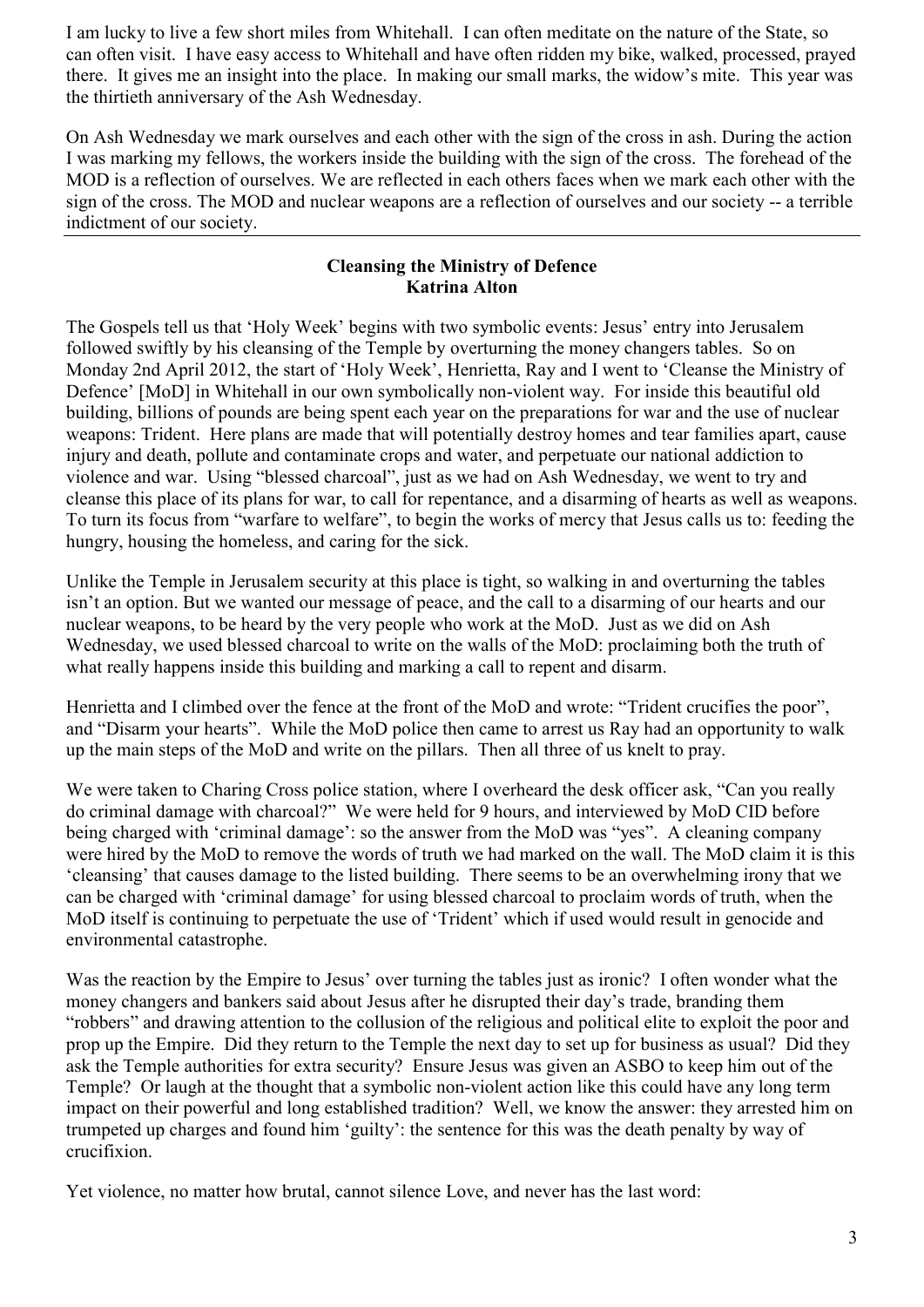*"Christ is risen! does not mean that Jesus lives on in history as Lenin lives on in his revolution or as Rockefeller lives on in his oil company. Jesus does not live on because people have faith in him and proclaim his teaching. The reverse is true. People have faith in him and proclaim his teaching because he lives. Jesus' resurrection is not dependent upon people's faith in him or his message. It is rather that people's faith in him and his message depends on his resurrection. In fact, at the moment Jesus was raised from the dead, no one had faith in him. When the ointmentbearing women went to the tomb on that first Easter morning they only expected to see the dead body of Jesus. When they heard the words, "You are looking for Jesus of Nazareth, who was crucified? He is not here, He is risen," all life radically changed for them, forever—and so it must be for us. Everything in our lives that is not based on a Resurrection faith in Jesus and his message must be rejected. Once one has found the "pearl of great price" he or she automatically sells everything of lesser value to procure it."*  E. C. McCarthy 'Stations of the Cross of Non-Violent Love

Since 1982 women and men have come faithfully every Ash Wednesday to the MoD to witness to the evil and futility of nuclear weapons: to proclaim that there is another way, the way of non-violence, the way of Love.

On September 3rd we will appear in court to continue to witness to this truth.

Please pray for us.

### **2012 Lenten Reflections Ray Towey**

It has been several years since I was arrested and spent time in a police cell but this Lent I had that special experience once again on 2 April 2012. Health and safety issues are very prominent now for the police. In previous years after an arrest we were all just bundled into a police van and even shared a police cell with other male protesters but now the police van has its own cell where you are securely placed and has space for no more than two prisoners. The police station has a nurse's room so that medical care is available to any sick prisoner and each hour the police check on you to see if you are in good shape. I was offered food more than once and I even had a visit from two home office staff persons who wanted to know if I had any complaints against the police. You are encouraged to talk about any drug addiction issues you might have and offered help. No doubt these are all good developments for the health of prisoners but the downside is that the process takes a long time despite the computerisation of the protocols. Even a signature regarding your personal effects is acknowledged by an electronic pad and virtual signature. It was not often the Ministry of Defence, MoD, Criminal Investigation Department, CID, would interview you. I only recall it happening once before but it seems now to be more common, perhaps it's routine. So it was a long day before release and a date set for the magistrate first hearing. The interview by CID was a discussion on the moral and legal considerations on writing on the Ministry of Defence building without permission and gave me the opportunity to widen the discussion to the morality of nuclear war and whether in exceptional circumstances the right of property may be subservient to the right of life. The interview was taped and I did request a copy which I was told would be sent to my home but I never did receive it. The charge was criminal damage to property and the action was to write the word 'Trident' and two crosses with blessed charcoal by the entrance to The Ministry of Defence Horse Guards Avenue London. In summary I would describe my treatment by the police as respectful.

On Ash Wednesday 22 February 2012 I had also written with blessed charcoal two crosses and 'Trident=Genocide.' On that occasion I was detained by the police at the outside of the MoD but not charged. I wrote in the evening when most of the police had gone because I did not wish to be involved in any physical contact with the security people. Waiting all day for the security presence to diminish was a very exhausting ordeal but at least I was able then to write on the front of the MoD with little interruption. It seems on Ash Wednesday the State gives a dispensation and no charges are made then.

Bishops of Scotland made in 1982: "if it is immoral to use these weapons it is also immoral to threaten 4 In preparation for my legal defence in September I have revisited the Church's teaching on nuclear weapons and the one consistent Church document which remains so clear and inspiring is that from the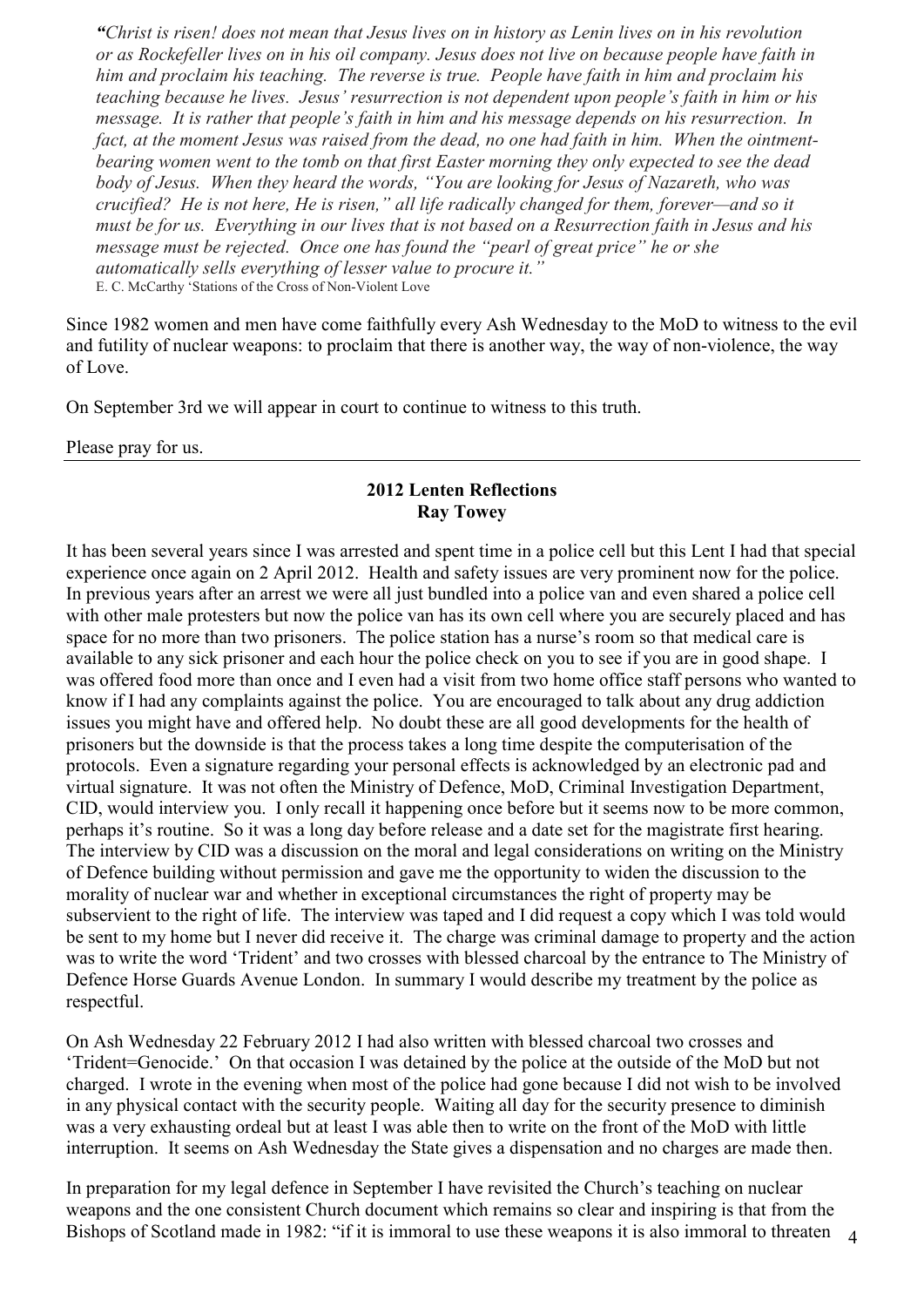their use." The Catholic Church has always been consistent that there can be no moral case for the actual use of a weapon of mass destruction as it is indiscriminate. The concept of nuclear deterrence however argued that use would be prevented during the Cold War if both sides had nuclear arsenals and Pope John Paul II gave some support for this position when he wrote in 1982 to the United Nations, "in current conditions *deterrence* based on balance, certainly not as an end in itself but as a step on the way toward a progressive disarmament, may still be judged morally acceptable."

At the time it no doubt gave comfort to some Catholics who did not wish to relinquish nuclear arsenals and the 1980s was a time of much debate about this issue. It is an interesting time to be a Christian in a nuclear weapons state. How we respond to this issue will write Church history for those who follow us.

Cardinal Newman made his journey to Catholicism on the principle that the doctrines of the Church undergo development and as a pupil from a school which he had personally founded I regarded the issue of the morality of nuclear weapons as undergoing development. It seemed as there was no genuine progressive disarmament even at that time then the conditions for deterrence were broken and civil disobedience was justifiable. It also set the clock ticking for nuclear disarmament to occur. Looking back 30 years it is clear and becomes clearer every day that the nuclear States have no intention of giving up their nuclear arsenals. At that time it was a judgement which Catholics could debate. Now the Church's teaching is much clearer.

The Scottish Bishops have remained consistent and resolute.

In 2005 Archbishop Migliore, the then observer of the Holy See to the United Nations wrote, "The time has gone for finding ways to a *balance in terror,* the time has come to re-examine the whole strategy of nuclear deterrence....it is evident that nuclear deterrence drives the development of ever newer nuclear arms thus preventing genuine nuclear disarmament."

In 2006 Pope Benedict XVI in his address on World Peace Day said, "What can be said, too, about those governments which count on nuclear arms as a means of ensuring the security of their countries? Along with countless persons of good will, one can state that this point of view is not only baneful but also completely fallacious."

In 2010 Archbishop Francis Chullikatt the current Holy See's observer at the United Nations reviewed the Church's teaching at a meeting in the USA commenting and quoting from Church teaching, "Today more and more people are convinced that nuclear deterrence is not a viable means of providing security. If some nations can continue to claim the right to possess nuclear weapons, then other states will claim that right as well...such an unbalanced position is unsustainable... Nuclear weapons, aptly described as the *ultimate evil,* are still possessed by the most powerful States which refuse to let them go...no weapon so threatens the longed-for peace of the  $21<sup>st</sup>$  century as the nuclear."

It is clear that the Catholic Church's teaching has moved from 1982.

In 2009 Archbishop Rowan Williams the spiritual head of the Anglican community visited Nagasaki, Japan and stated that to plan a strategy round nuclear weapons is to be defeated by them. To threaten such an outrage against humanity and its world is to begin to lose one's moral and human dignity.

I will argue that even the established Church of England has condemned nuclear deterrence.

Catholics are guided by Scripture and the Church's teaching to develop an informed conscience. In my view the ultimate evil of nuclear weapons have no property rights and in my defence I will argue that I am legally justified in writing with blessed charcoal on the MoD wall to draw attention to this fact. I will also argue that I did no damage to the MoD wall and therefore my actions were not criminal or illegal. Whatever outcome at my trial I am grateful for the chance of making a public Christian witness. I have always seen a Christian witness against nuclear weapons as a missionary witness and if I risked arrest then I might be able to take the witness also to the courts which give legal protection to these plans for genocide. I do not seek arrest or prison as an end in itself. I seek a conversion, that is a change of heart